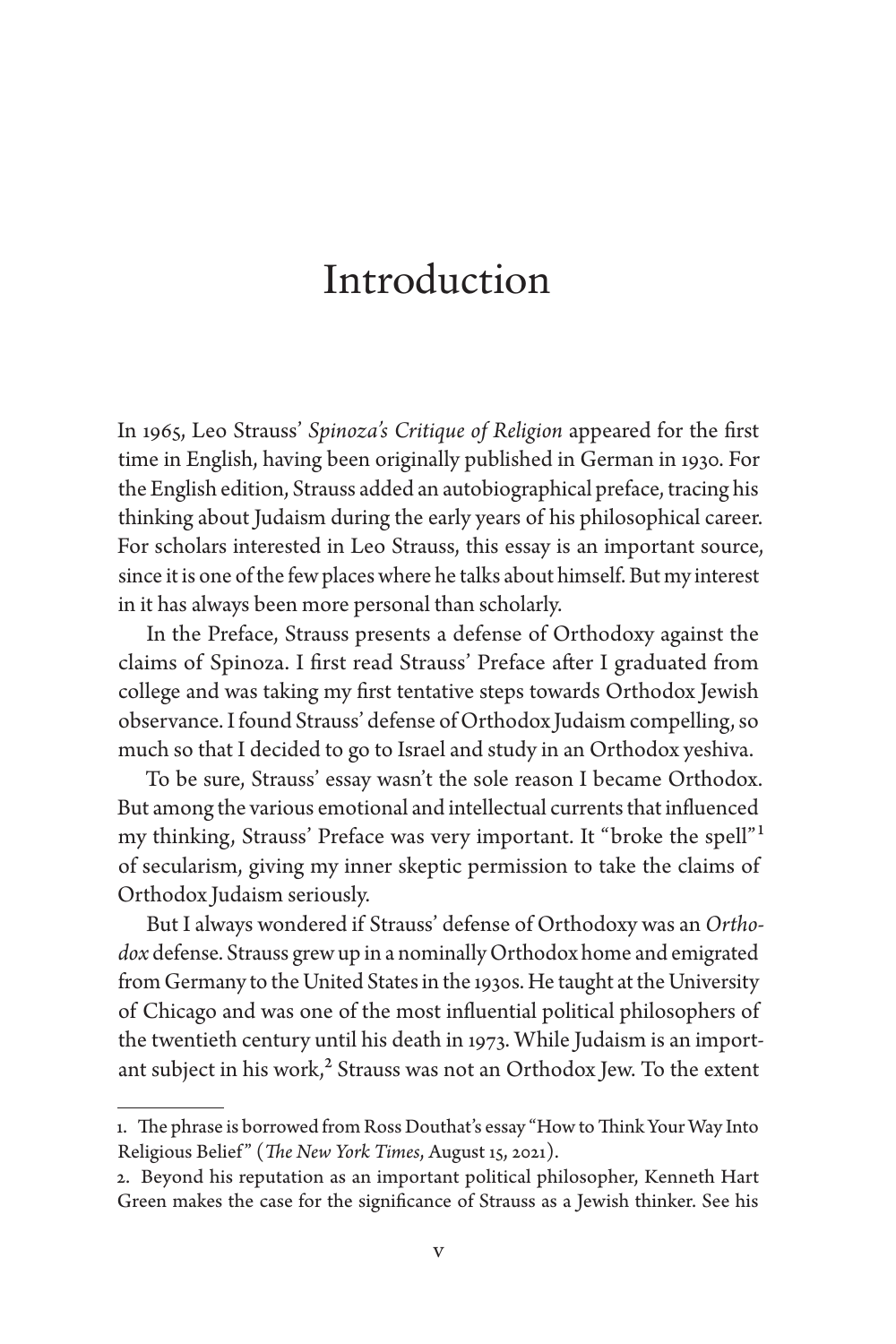his work is known among Orthodox Jewish thinkers, it is largely because they reject his interpretation of Maimonides.<sup>3</sup> So it seems fair to ask: Is his case for Orthodox Judaism the same case that Orthodox Jews would make for themselves? Or do they think about their commitment to Judaism in a different way?

During my years in yeshiva, I discussed this question with a number of Orthodox rabbis who were familiar with Strauss. Years later, I saw that Professor Thomas Merrill notes that Orthodoxy "remains an almost silent interlocutor throughout the essay [...] Strauss never engages with it directly; no representative of orthodoxy is allowed to speak in his own name in the essay."4 Strauss uses Orthodoxy as a tool to interrogate the premises of other alternatives, but he never actually asks Orthodox Jewish thinkers how they make sense of the issues raised by Spinoza and his intellectual heirs. This collection attempts to do just that.

\* \* \*

Prompted by my old curiosity about Strauss' defense of Judaism and Merrill's observation, I wrote to a number of prominent Orthodox thinkers and asked them as follows:

Leo Strauss made what appears to be (at least at first glance) a very powerful defense of Orthodox Judaism against the claims of the Enlightenment. Strauss was not Orthodox, but he argued that Spinoza (and the Enlightenment that followed in his wake) had failed to refute Orthodoxy.

introduction to *Jewish Philosophy and the Crisis of Modernity: Essays and Lectures in Modern Jewish Thought*, a collection of Strauss' essays he edited which includes the Preface to *Spinoza's Critique of Religion*. For a dissenting view on the value of Strauss' contribution to Jewish philosophy, see Yitzhak Melamed's essay, "Salomon Maimon and the Failure of Modern Jewish Philosophy." (http://www.theapj.com /event/symposium-on-yitzhak-melameds-salomon-maimon-and-the-failure-of -modern-jewish-philosophy-2/)

<sup>3.</sup> For an introduction to the two main trends in Maimonidean interpretation – esoteric and harmonistic – and where Strauss fits into them, see Rabbi Gil Student's article "Overreading the Rambam" (https://www.torahmusings.com/2017/04/ overreading-the-rambam/). Strauss' version of the esoteric approach was rejected by prominent Orthodox experts on Maimonides, including Professors Isadore Twersky, Marvin Fox, and Gerald Blidstein.

<sup>4.</sup> See Thomas W. Merrill, "Children of Skeptics," in *Apples of Gold in Pictures of Silver: Honoring the Work of Leon R. Kass*, p. 243.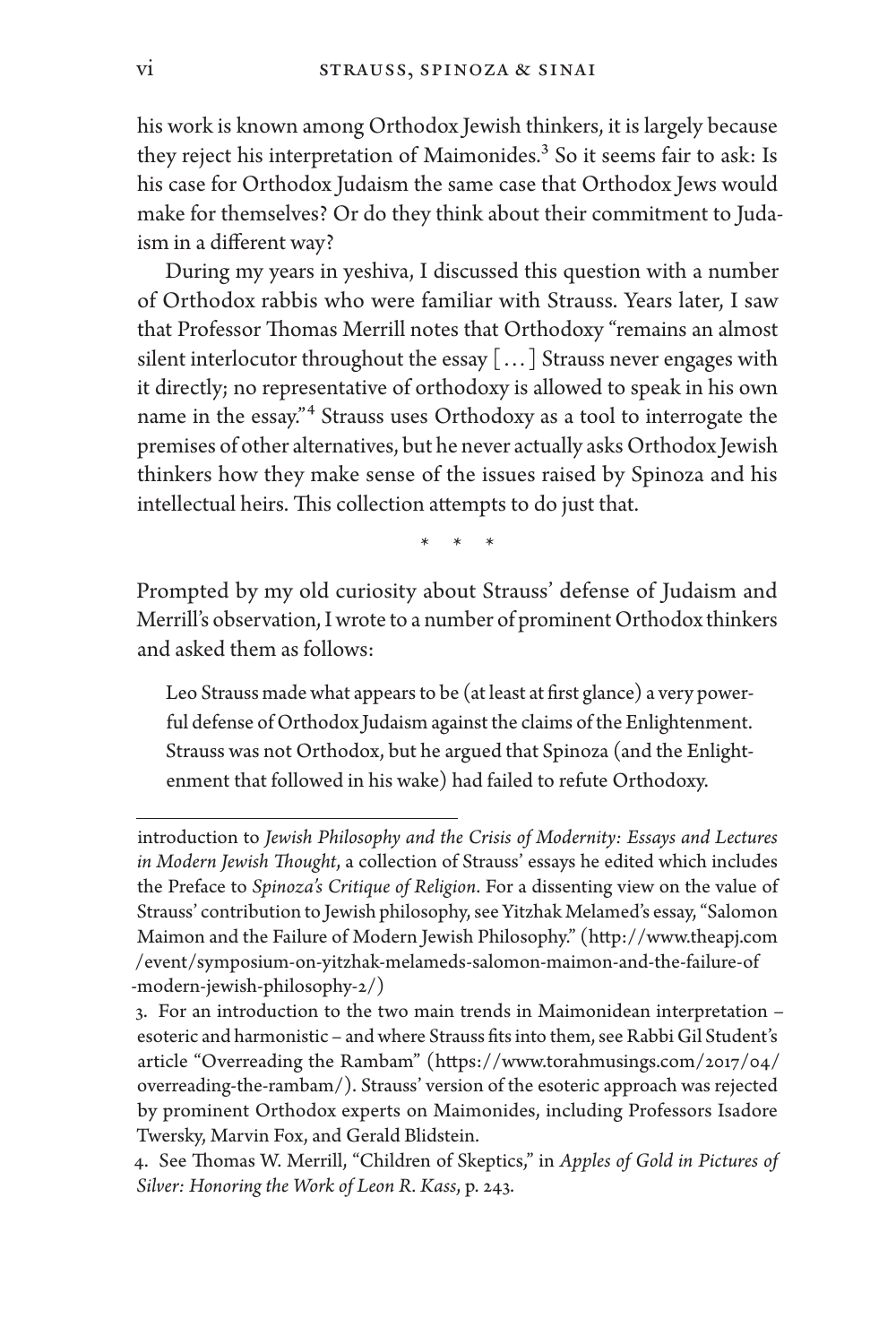Here is Strauss in his preface to *Spinoza's Critique of Religion*:

*The results of this examination of Spinoza's critique may be summarized as follows. If orthodoxy claims to know that the Bible is divinely revealed, that every word of the Bible is divinely inspired, that Moses was the writer of the Pentateuch, that the miracles recorded in the Bible have happened and similar things, Spinoza has refuted orthodoxy. But the case is entirely different if orthodoxy limits itself to asserting that it believes the aforementioned things, i.e. that they cannot claim to possess the binding power peculiar to the known. For all assertions of orthodoxy rest on the irrefutable premise that the omnipotent God whose will is unfathomable, whose ways are not our ways, who has decided to dwell in the thick darkness, may exist. Given this premise, miracles and revelations in general, and hence all Biblical miracles and revelations in particular, are possible. Spinoza has not succeeded in showing that this premise is contradicted by anything we know. For what we are said to know, for example, regarding the age of the solar system, has been established on the basis of the assumption that the solar system has come into being naturally; miraculously it could have come into being in the way described by the Bible. It is only naturally or humanly impossible that the "first" Isaiah should have known the name of the founder of the Persian empire; it was not impossible for the omnipotent God to reveal to him that name. The orthodox premise cannot be refuted by experience or by recourse to the principle of contradiction. An indirect proof of this is the fact that Spinoza and his like owed such success as they had in their fight against orthodoxy to laughter and mockery. By means of mockery they attempted to laugh orthodoxy out of its position from which it could not be dislodged by any proofs supplied by Scripture or by reason. One is tempted to say that mockery does not succeed the refutation of the orthodox tenets but is itself the refutation. The genuine refutation of orthodoxy would require the proof that the world and human life are perfectly intelligible without the assumption of a mysterious God; it would require at least the success of the philosophic system: man has to show himself theoretically and practically as the master of the world and the master of his life; the merely given world*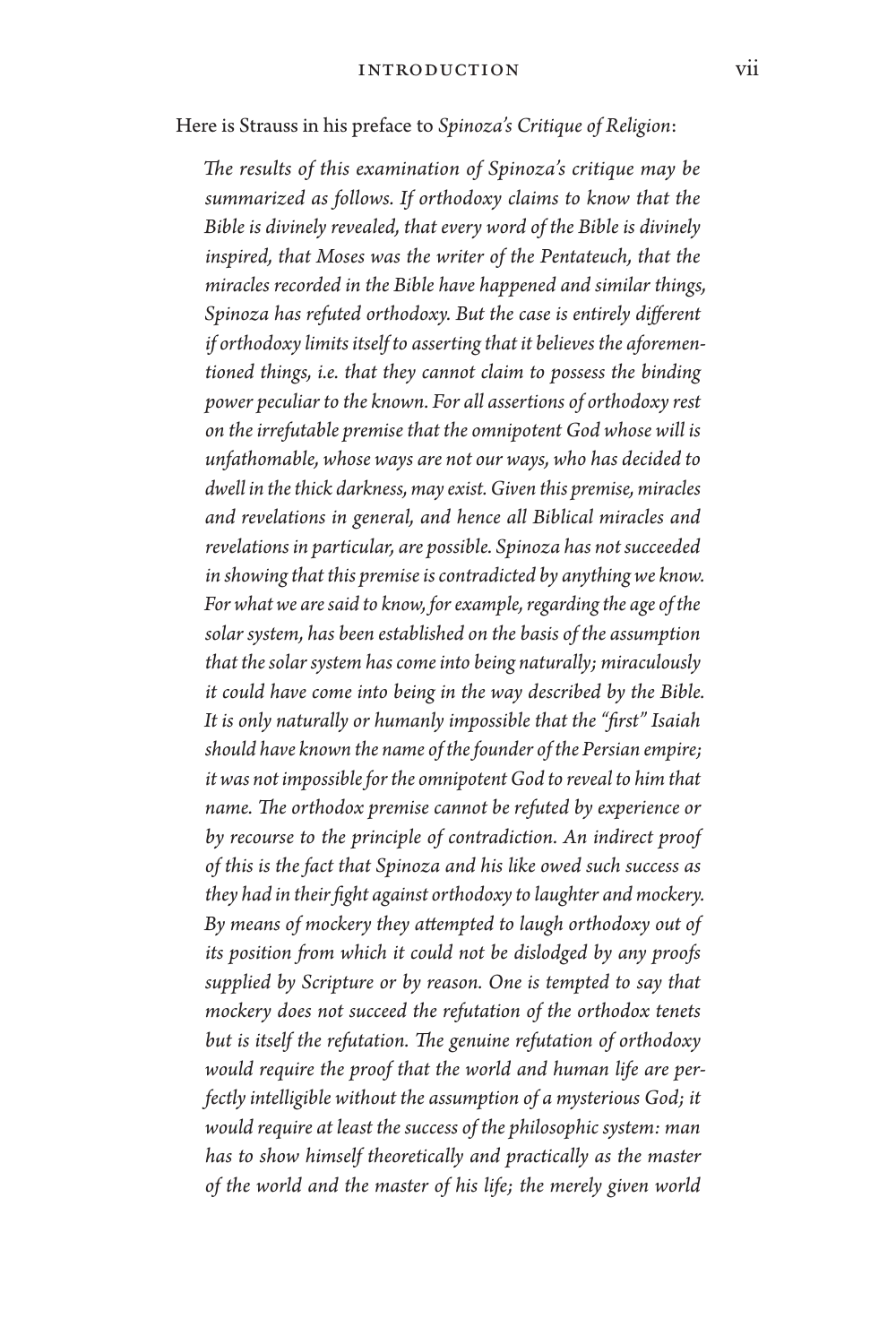*must be replaced by the world created by man theoretically and practically. Spinoza's Ethics attempts to be the system but it does*  not succeed; the clear and distinct account of everything that it *presents remains fundamentally hypothetical. As a consequence, its cognitive status is not different from that of the orthodox account. Certain it is that Spinoza cannot legitimately deny the possibility of revelation. But to grant that revelation is possible means to grant that the philosophic account and the philosophic way of life are not necessarily, not evidently, the true account and the right way of life: philosophy, the quest for evident and necessary knowledge, rests itself on an evident decision, on an act of the will, just as faith does. Hence the antagonism between Spinoza and Judaism, between unbelief and belief, is ultimately not theoretical but moral.*

In short, Strauss argues that Spinoza and his successors have their own axiomatic assumptions that are as much taken on faith as the assumptions of traditional Orthodox Jews. While those who critique Orthodoxy portray themselves as objective truth-seekers, Strauss shows that they, too, have a religion with no superior claim to truth than that of Orthodox Judaism.

What do we, as Orthodox Jews, make of Leo Strauss' defense of Judaism against the Enlightenment? On one hand, he seems like he comes as a friend. Here is someone with tremendous stature in the non-Orthodox world arguing that the Enlightenment can only mock what it cannot decisively refute. On the other hand, he seems to leave behind something of a mess. While the Enlightenment cannot refute Orthodoxy, neither can Orthodoxy make a decisive case for itself against the claims of the Enlightenment. It can *believe* its own claims, but in Strauss' telling it cannot claim to *know* them decisively. Everyone has their own religion: some choose to believe in the Enlightenment, others choose to believe in Orthodox Judaism, but there is no way to objectively evaluate the validity of one choice versus another.

For example, imagine two very different readers grappling with the fact that the Torah uses different names of God in different situations. One reader, whether an atheist or a Bible critic, starts from the assumption that there is no God who dictated the Torah to Moses at Sinai. Within the worldview bound by that assumption, he proceeds to explain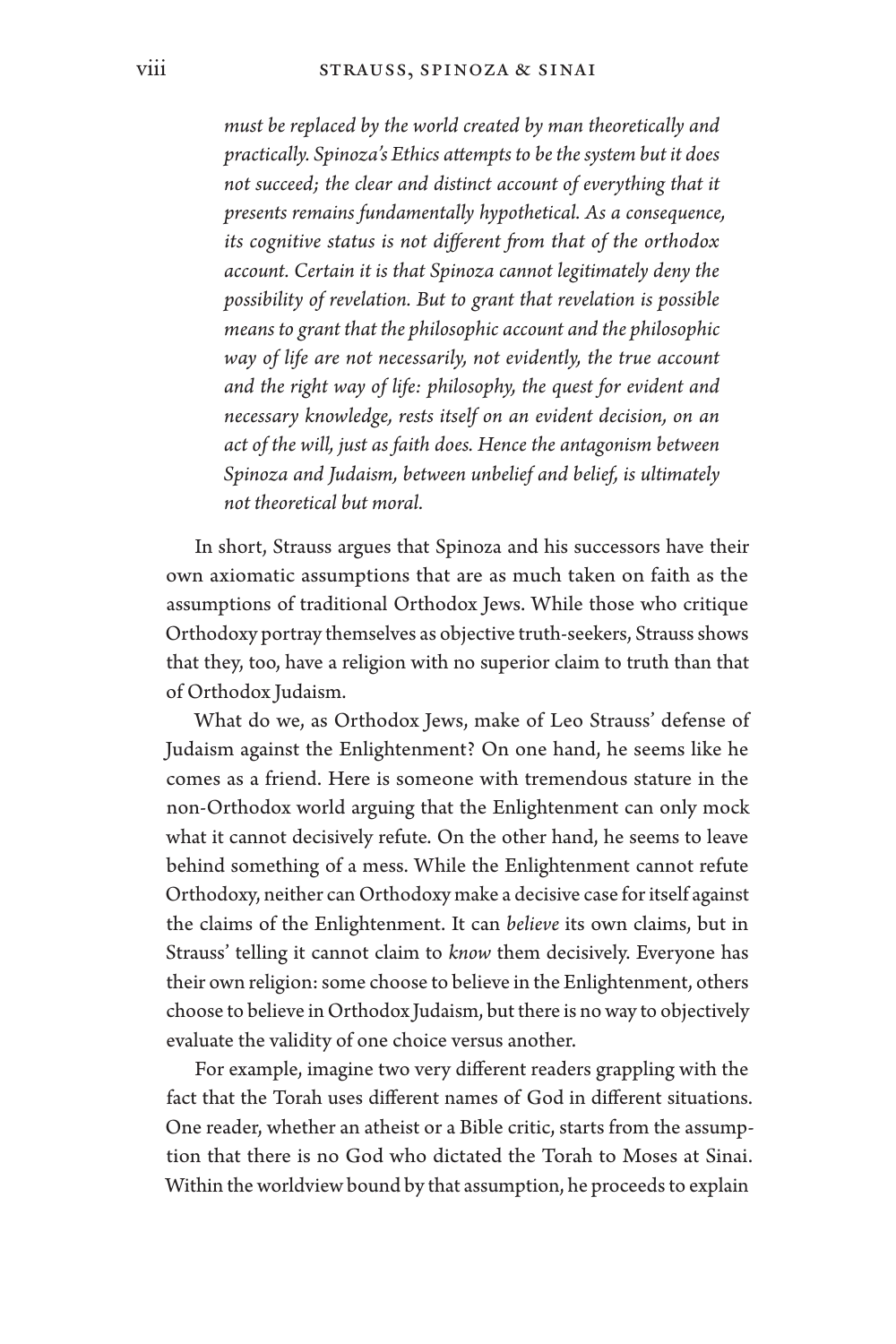how the use of different names of God can be understood as evidence for the fact that different authors were at work in the Biblical text with different religious agendas. And his argument makes sense given his assumptions. But the assumptions themselves are a matter of faith.

Likewise, an Orthodox Jewish reader will assume that God specifically chose to use different names at different points of the Bible in order to teach the reader eternal lessons embedded in those names. The traditional reader comes to the text with the assumption that there is a God who dictated the text to Moses and within that assumption his readings make sense. But again, those assumptions are a matter of faith. So the Bible critic will dismiss the traditionalist's readings as little more than after-the-fact apologetics. And the Orthodox Jew will dismiss the argument of the Bible critic as heresy. But the real issue turns on the animating assumptions underneath the readings. And those assumptions are, in Strauss' view, questions of belief that cannot be resolved.

So it seems that Strauss leaves us at something of an impasse. Is there any way forward? Later readers of Leo Strauss have pointed out that Orthodoxy does not get the chance to speak for itself in his Preface to *Spinoza's Critique of Religion*. If engaged directly, what *would* serious contemporary thinkers within Orthodox Judaism say about Leo Strauss' defense of Orthodox Judaism? Is Strauss correct that we can only claim to *believe* in the truth of Judaism but we cannot claim to *know* it is true? If we do claim to know it is true, what is the nature of this knowledge? And if we accept that we can only *believe* that it is true, where does that leave us? Does that compromise our Judaism in any way?

The goal, as I explained to the contributors, is not to advance the state of scholarship on Leo Strauss (although some ended up doing so). Our goal is to examine if we are satisfied with Strauss' defense of Orthodox Judaism. And if we are not satisfied, can we make a better one?

While a few Orthodox thinkers thought Strauss' relevance as a Jewish thinker is overrated and that the question is not worth writing about, others agreed that the question needed an answer and contributed the essays that comprise this volume. Perhaps not surprisingly, none of these Orthodox thinkers thought Strauss' defense of Orthodoxy was adequate. Instead, they argued for a variety of different approaches, some taking their point of departure from within the domain of traditional Jewish sources like Midrash while others started from the problems of modern philosophy and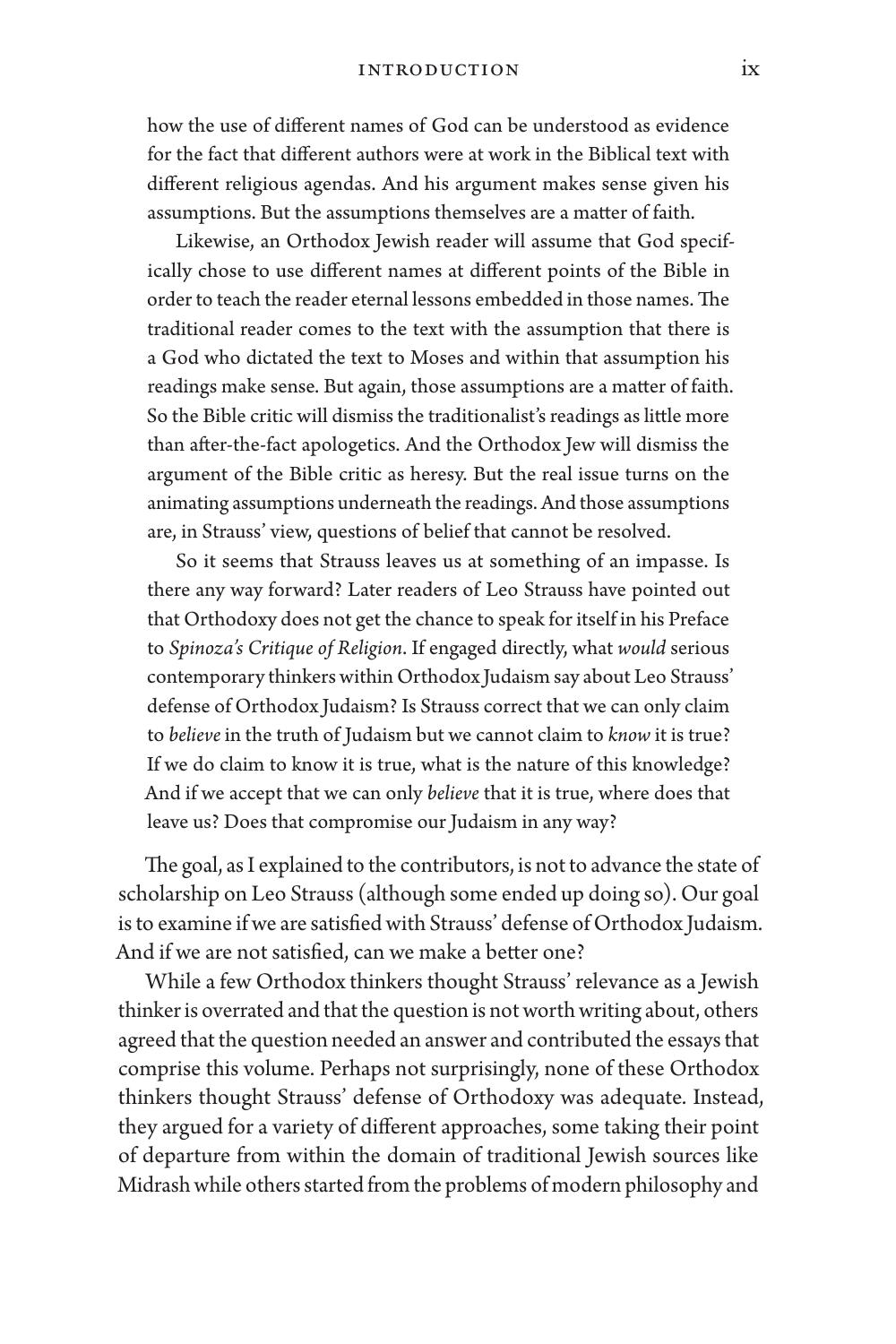worked their way back to Judaism. Some essays came at the question from the perspective of rationalist medieval Jewish philosophy while others were grounded primarily in Jewish mysticism. While the answers differ, what unites these essays is the willingness to take Strauss' question seriously and to provide "inside" answers, that is, answers given by Orthodox Jews.

\* \* \*

Along with the goal of giving Orthodoxy a chance to speak for itself, I have two ulterior motives for this collection. One touches on how we Jews talk among ourselves about Judaism, and the other touches on our participation in the larger conversation that goes on around us. In terms of our internal conversation, Orthodox Jews produce a tremendous amount of erudite and thoughtful writing about Judaism. But the vast majority of it assumes the reader already accepts the assumptions of Orthodox Judaism and then proceeds to speak intelligently *within* those assumptions. But there is very little serious conversation about the assumptions themselves. This collection seeks to fill this gap.

Looking outside the Jewish world toward society at large, religious thinkers in the public square seem to put a disproportionate amount of time and energy into fighting the symptoms of secularism and much less time towards addressing its root causes. These efforts remind me of the spy novel I once read in which the hero is told that his attempt to stop a conspiracy is like a paper airplane trying to sink an aircraft carrier.

To my mind, the calls one hears in some circles for a "moral revival" are paper airplanes launched at the advance of secularism. By contrast, there is relatively little thinking in the public square about how one could actually move from a secular outlook to a religious one.<sup>5</sup> I might be guilty of hometeam bias, but this collection is built on the premise that Orthodox Jews, having been at this for quite a long time, are uniquely positioned to help society reflect seriously on what kind of thinking it would take to regain a religious worldview.

On that point, a prominent (non-Orthodox) rabbi recently described what he called "the great dilemma of liberal Judaism": how to maintain adherence to the particulars of Judaism without belief in a God who commands them. I marveled that someone would devote his best energies to what seems, at least to me, to be an upside down approach to the problem.

<sup>5.</sup> One exception would be Ross Douthat's essay cited above.